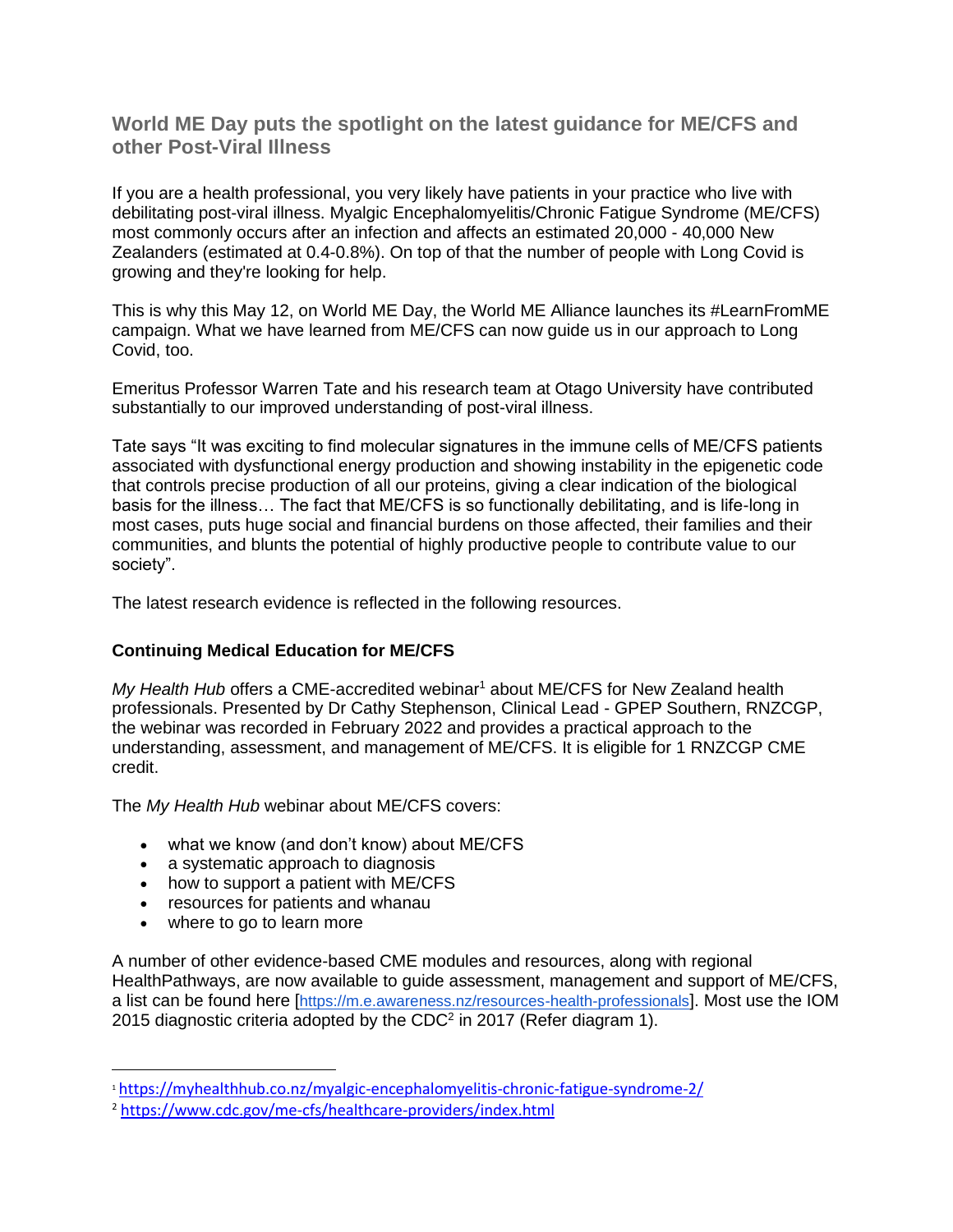

# **Clinical Guidance from NICE, CDC and Mayo Clinic**

Following in the footsteps of the CDC, and after its own thorough evidence review, the National Institute for Health and Care Excellence (NICE, UK) produced their own new clinical guidance for ME/CFS<sup>3</sup> in 2021. In the same year, Mayo Proceedings also published very similar consensus recommendations<sup>4</sup>.

All three health agencies have reversed previous recommendations for Graded Exercise Therapy and now state that GET is not appropriate therapy for ME/CFS. NICE also specifically advises against the Lightning Process programme or therapies based on it.

The new recommendations emphasise the need for patients to avoid Post-Exertional Malaise as much as possible, as it may lead to a more permanent worsening of ME/CFS. Patients need to be supported to adapt their level of activity to their personal energy limits by pacing their activities within their "energy envelope".

<sup>3</sup> <https://www.nice.org.uk/guidance/ng206>

<sup>4</sup> [https://www.mayoclinicproceedings.org/article/S0025-6196\(21\)00513-9/fulltext](https://www.mayoclinicproceedings.org/article/S0025-6196(21)00513-9/fulltext)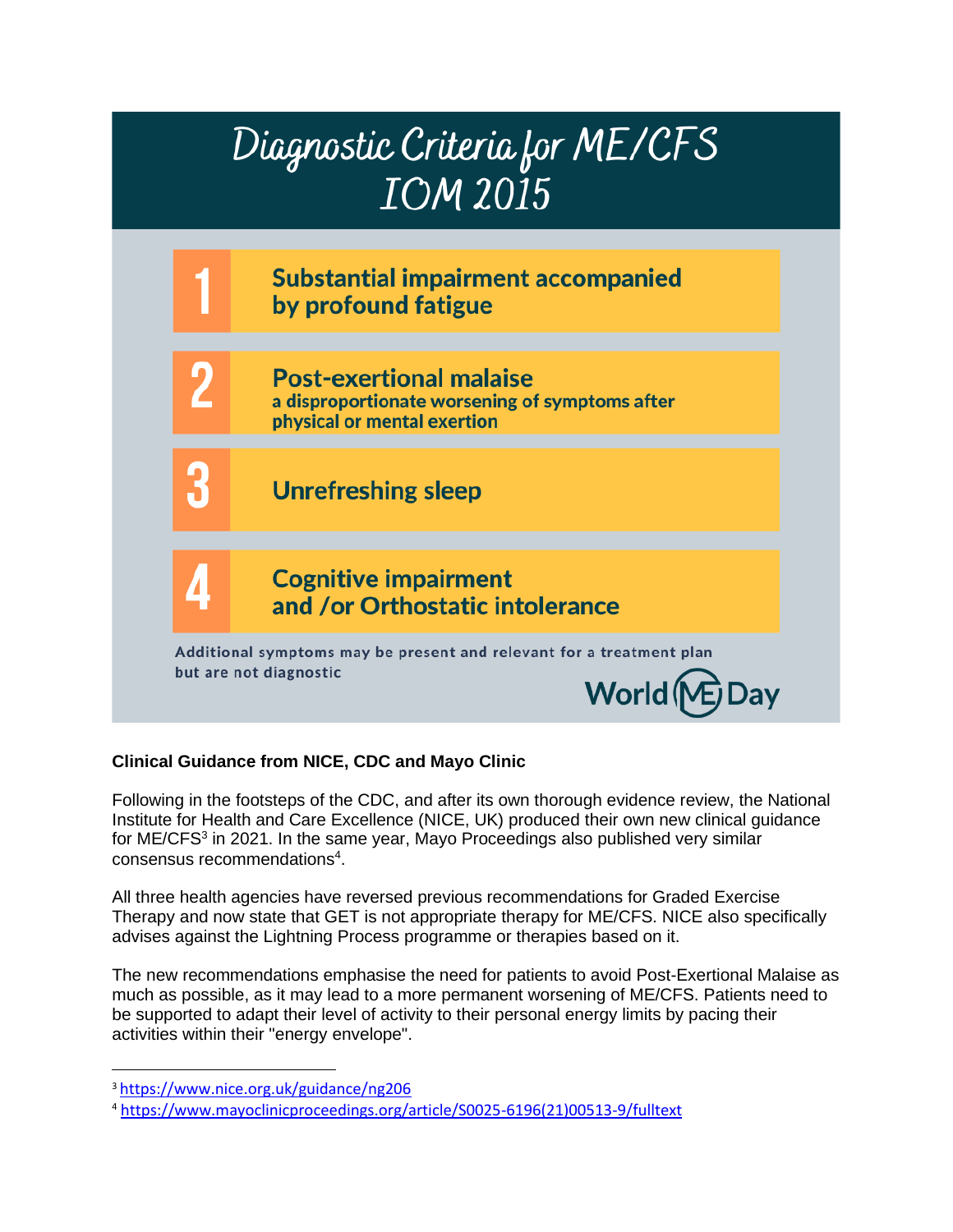

# **Additional Resources**

Additional CME and resources are listed on the websites of ANZMES<sup>5</sup>, Associated New Zealand ME Society, and M.E. Awareness NZ<sup>6</sup>.

To read more about the #LearnFromME campaign for World ME Day, visi[t](https://anzmes.org.nz/?s=learnfromme) <https://anzmes.org.nz/?s=learnfromme> and<https://www.facebook.com/LearnFromME.NZ>

<sup>5</sup> <https://anzmes.org.nz/what-is-me/medical-professionals/>

<sup>6</sup> <https://m.e.awareness.nz/resources-health-professionals>